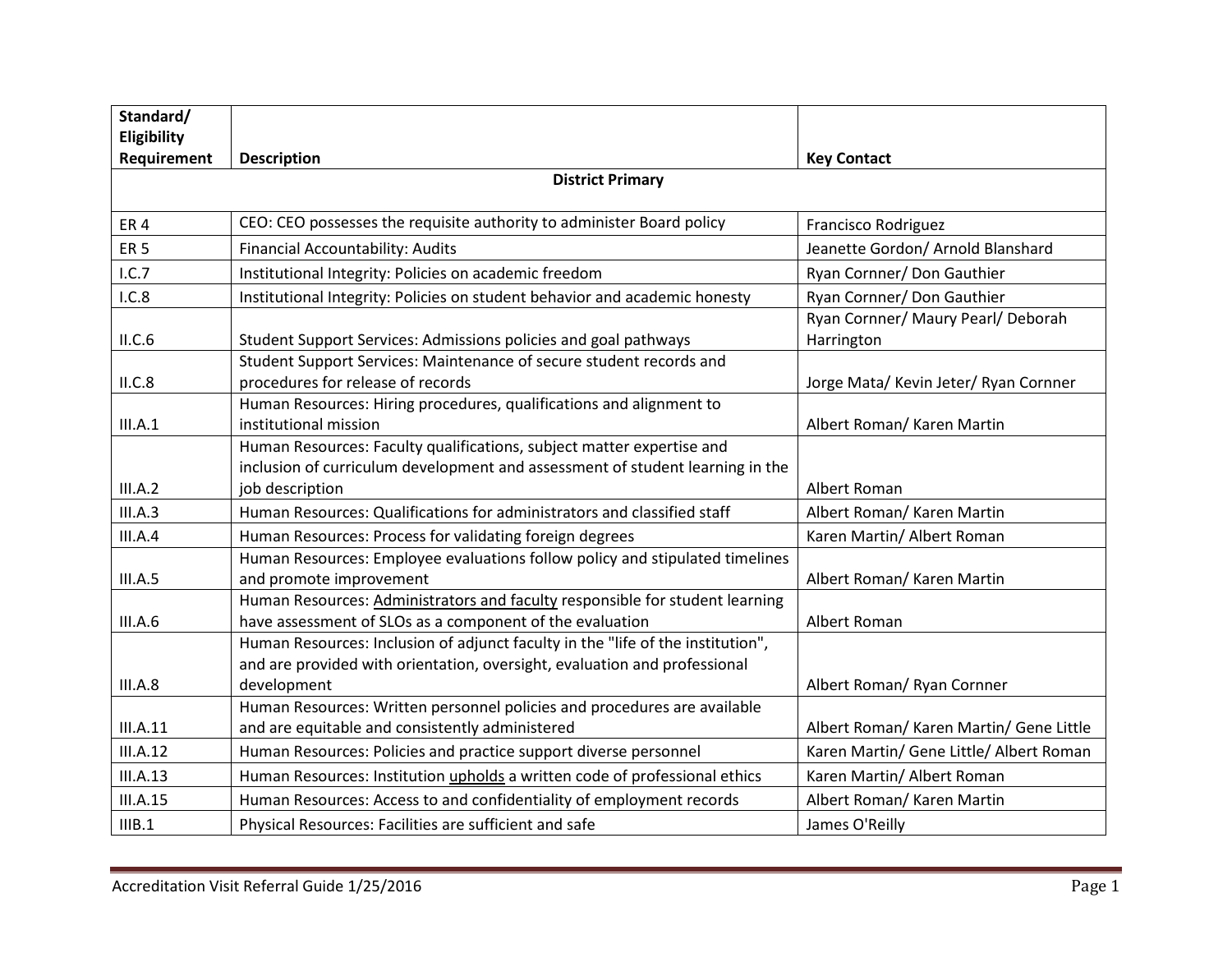| Standard/             |                                                                               |                                       |
|-----------------------|-------------------------------------------------------------------------------|---------------------------------------|
| Eligibility           |                                                                               |                                       |
| Requirement<br>IIIB.2 | <b>Description</b>                                                            | <b>Key Contact</b>                    |
|                       | Physical Resources: Facilities planning, acquisition and asset management     | James O'Reilly                        |
| IIIB.3                | Physical Resources: Planning for and evaluation of facilities and equipment   | James O'Reilly/ Jeanette Gordon       |
| IIIB.4                | Physical Resources: Long range planning and total cost of ownership           | James O'Reilly                        |
|                       | Technology Resources: Adequacy of facilities, hardware, software and staffing |                                       |
| III.C.1               | to support academic programs, teaching and learning and support services      | Jorge Mata                            |
| III.C.2               | Technology Resources: Technology assessment and planning                      | Jorge Mata                            |
|                       | Technology Resources: Reliability and adequacy of technology regardless of    |                                       |
| III.C.3               | location                                                                      | Jorge Mata                            |
|                       | Technology Resources: Training and support for employees and students using   |                                       |
| III.C.4               | the system                                                                    | Jorge Mata                            |
|                       | Technology Resources: Policies and procedures for appropriate use of          |                                       |
| III.C.5               | technology in the teaching and learning process                               | Jorge Mata/ Kevin Jeter/ Ryan Cornner |
|                       | Financial Resources: Resources are adequate to support student learning,      |                                       |
|                       | distribution supports institutional effectiveness, and are managed with       |                                       |
| III.D.1               | integrity to ensure financial stability                                       | Jeanette Gordon/ Francisco Rodriguez  |
|                       | Financial Resources: Institutional mission and goals are the foundation for   |                                       |
| III.D.2               | financial planning                                                            | Jeanette Gordon/ Ryan Cornner         |
|                       | Financial Resources: Budget development processes and the inclusion of        |                                       |
| III.D.3               | constituent groups                                                            | Jeanette Gordon/ Francisco Rodriguez  |
|                       | Financial Resources: Planning reflects a realistic assessment of financial    |                                       |
| III.D.4               | resources                                                                     | Jeanette Gordon/ Francisco Rodriguez  |
| III.D.5               | Financial Resources: Internal control structures for financial decisions      | Jeanette Gordon                       |
|                       | Financial Resources: Financial documents are credible, accurate and           |                                       |
| III.D.6               | demonstrate support of student learning                                       | Jeanette Gordon                       |
|                       | Financial Resources: Responses to external audits are comprehensive and       |                                       |
| III.D.7               | timely                                                                        | Jeanette Gordon                       |
| <b>III.D.8</b>        | Financial Resources: Evaluation of internal control structures                | Jeanette Gordon                       |
|                       | Financial Resources: Financial stability, risk management and maintenance of  |                                       |
| <b>III.D.9</b>        | reserves                                                                      | Jeanette Gordon/ Francisco Rodriguez  |
|                       | Financial Resources: Oversight of finances including grants, auxiliary        |                                       |
| <b>III.D.10</b>       | organizations and institutional investments and assets                        | Jeanette Gordon                       |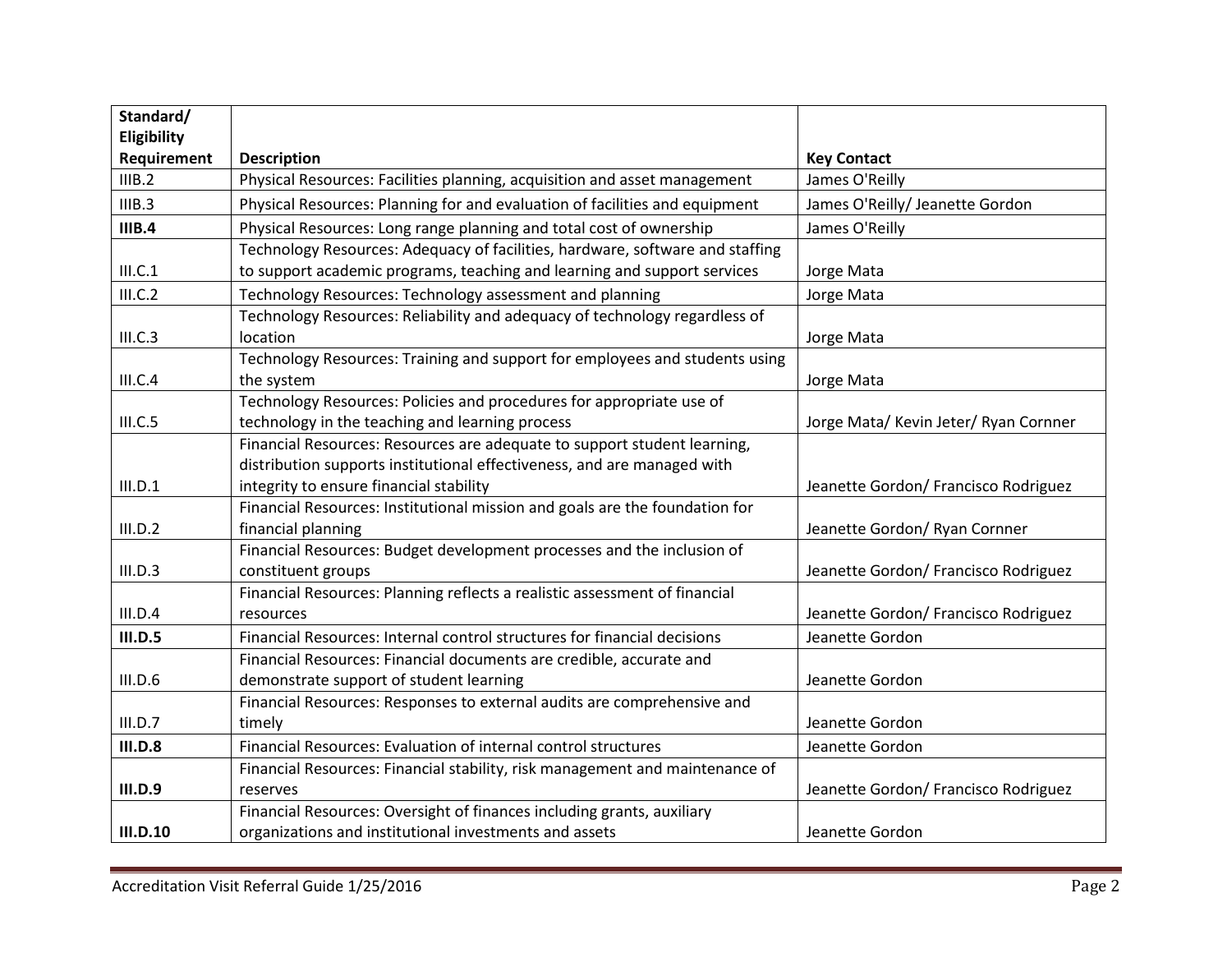| Standard/       |                                                                                                        |                                                       |
|-----------------|--------------------------------------------------------------------------------------------------------|-------------------------------------------------------|
| Eligibility     |                                                                                                        |                                                       |
| Requirement     | <b>Description</b>                                                                                     | <b>Key Contact</b>                                    |
|                 | Financial Resources: Short-term and long-term solvency including payment of                            |                                                       |
| III.D.11        | liabilities and future obligations                                                                     | Jeanette Gordon/ Francisco Rodriguez                  |
| III.D.12        | Financial Resources: Future liabilities and OPEB                                                       | Jeanette Gordon                                       |
| <b>III.D.13</b> | Financial Resources: Locally incurred debt (N/A)                                                       | Jeanette Gordon                                       |
| III.D.14        | Financial Resources: Integrity of auxiliary activities, bonds and grants                               | Jeanette Gordon/ Francisco Rodriguez                  |
| III.D.15        | Financial Resources: Student loan default rates are monitored for compliance                           | Jeanette Gordon/ Maury Pearl                          |
|                 | Financial Resources: Contractual agreements are consistent with mission and                            |                                                       |
| <b>III.D.16</b> | follow institutional policies                                                                          | Jeanette Gordon                                       |
|                 | Decision-making Roles and Responsibilities: Role of all constituent groups in                          |                                                       |
| IV.A.3          | the decision-making process                                                                            | Adriana Barrera/ Ryan Cornner                         |
|                 | Decision-making Roles and Responsibilities: Faculty and administrators role in                         | Bobbi Kimble/ Adriana Barrera/ Ryan                   |
| IV.A.4          | curriculum and student learning programs and services                                                  | Cornner/ Don Gauthier                                 |
|                 | Decision-making Roles and Responsibilities: Appropriate consideration of                               |                                                       |
|                 | constituent voice in decision-making and alignment with expertise and areas of                         |                                                       |
| IV.A.5          | responsibility                                                                                         | Adriana Barrera                                       |
|                 | Governing Board: Authority and responsibility for policies assuring academic                           |                                                       |
| <b>IV.C.1</b>   | quality                                                                                                | Francisco Rodriguez/ Adriana Barrera                  |
| <b>IV.C.2</b>   | Governing Board: Board acts as a whole                                                                 | Francisco Rodriguez/ Adriana Barrera                  |
|                 |                                                                                                        | Francisco Rodriguez/ Adriana Barrera/<br>Albert Roman |
| <b>IV.C.3</b>   | Governing Board: Policy for selecting and evaluating the CEO                                           |                                                       |
| <b>IV.C.4</b>   | Governing Board: Board is an independent decision-making body                                          | Francisco Rodriguez/ Adriana Barrera                  |
|                 | Governing Board: Policies are consistent with the district mission and the                             |                                                       |
| <b>IV.C.5</b>   | board holds ultimate responsibility for educational quality, legal matters, and<br>financial integrity | Francisco Rodriguez/ Adriana Barrera                  |
| <b>IV.C.6</b>   |                                                                                                        | Adriana Barrera/ Kevin Jeter                          |
|                 | Governing Board: Size, scope, duties and operating procedures of the Board                             |                                                       |
| <b>IV.C.7</b>   | Governing Board: Board acts consistent with its bylaws                                                 | Francisco Rodriguez/ Adriana Barrera                  |
| <b>IV.C.8</b>   | Governing Board: Board regularly reviews key indicators of student learning                            |                                                       |
|                 | and institutional planning                                                                             | Maury Pearl/ Ryan Cornner                             |
| <b>IV.C.9</b>   | Governing Board: Board education and development                                                       | Francisco Rodriguez/ Adriana Barrera                  |
| <b>IV.C.10</b>  | Governing Board: Board evaluation                                                                      | Francisco Rodriguez/ Adriana Barrera                  |